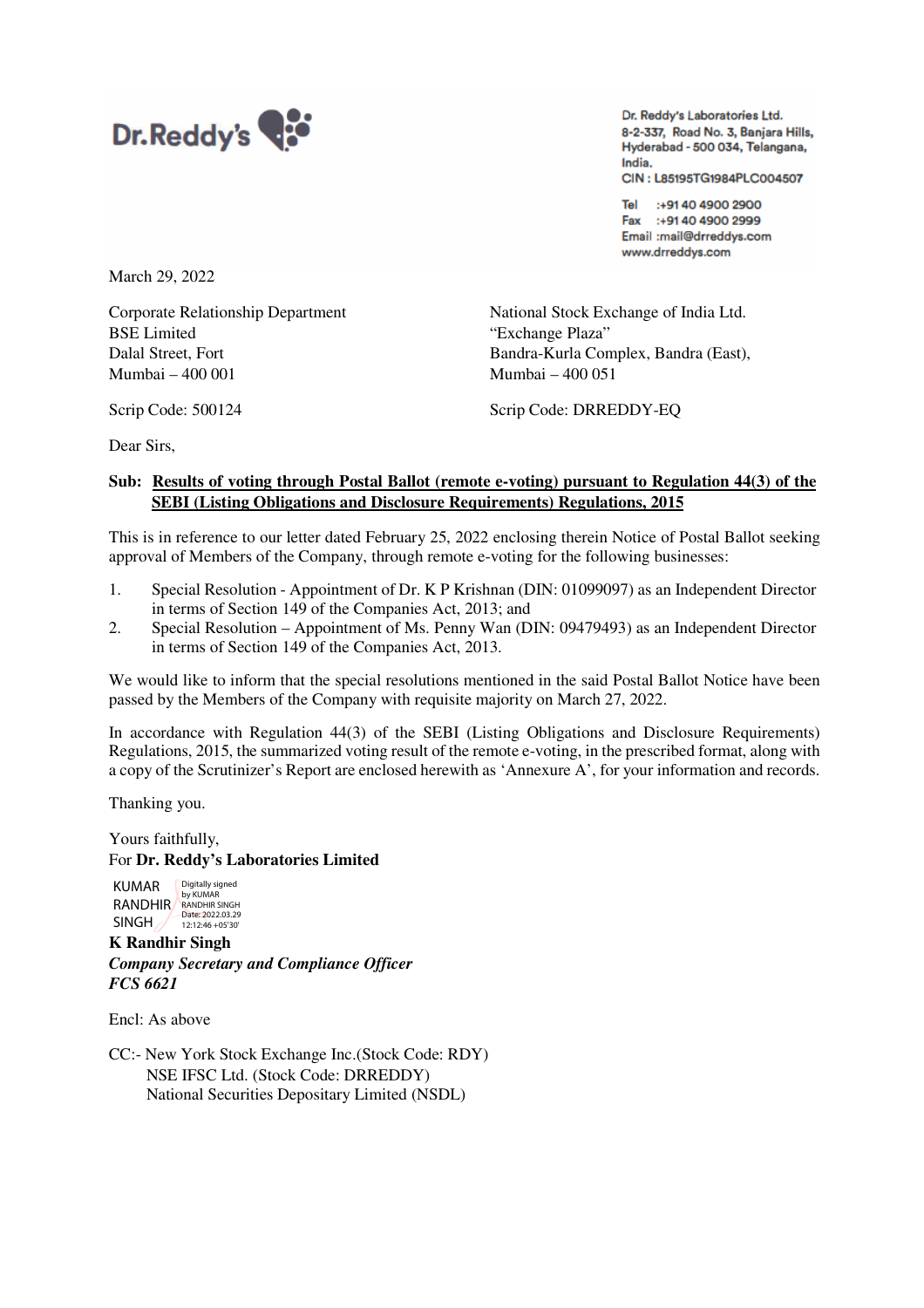

**Annexure A**

| DR. REDDY'S LABORATORIES LIMITED    |                                     |  |  |  |  |
|-------------------------------------|-------------------------------------|--|--|--|--|
| Date of Postal Ballot Notice        | January 28, 2022                    |  |  |  |  |
| <b>Voting Period</b>                | February 26, 2022 to March 27, 2022 |  |  |  |  |
| <b>Cut-off date</b>                 | February 18, 2022                   |  |  |  |  |
| Total number of shareholders 261534 |                                     |  |  |  |  |

 $\mathbf{r}$ 

|                                                                             |                 |              | <b>Resolution 1</b> : Appointment of Dr. K P Krishnan (DIN: 01099097) as an Independent Director in terms of Section 149 of the Companies Act, 2013 |                                                                                |              |                             |                                         |                                       |  |  |
|-----------------------------------------------------------------------------|-----------------|--------------|-----------------------------------------------------------------------------------------------------------------------------------------------------|--------------------------------------------------------------------------------|--------------|-----------------------------|-----------------------------------------|---------------------------------------|--|--|
| <b>Resolution required: (Ordinary / Special)</b>                            |                 |              |                                                                                                                                                     | <b>Special Resolution</b>                                                      |              |                             |                                         |                                       |  |  |
| Whether promoter/promoter group are interested in the<br>agenda/resolution? |                 |              |                                                                                                                                                     | No                                                                             |              |                             |                                         |                                       |  |  |
| Category                                                                    |                 |              | Mode of voting No. of shares held No. of votes polled                                                                                               | % of Votes polled<br>No. of votes $-$ in<br>on outstanding<br>favour<br>shares |              | No. of votes $-$<br>against | % of votes in favour<br>on votes polled | % of Votes against on<br>votes polled |  |  |
|                                                                             |                 | (1)          | (2)                                                                                                                                                 | $(3)=[(2)/(1)]*100$                                                            | (4)          | (5)                         | $(6)=[(4)/(2)]*100$                     | $(7)=[(5)/(2)]*100$                   |  |  |
| <b>Promoter</b>                                                             | <b>E-Voting</b> |              | 4,44,61,128                                                                                                                                         | 100.00%                                                                        | 4,44,61,128  |                             | 100.00%                                 | 0.00%                                 |  |  |
| and                                                                         | Poll            | 4,44,61,128  |                                                                                                                                                     |                                                                                |              |                             |                                         |                                       |  |  |
| <b>Promoter</b>                                                             | Total           |              | 4,44,61,128                                                                                                                                         | 100.00%                                                                        | 4,44,61,128  |                             | 100.00%                                 | $0.00\%$                              |  |  |
| <b>Public-</b>                                                              | E-Voting        |              | 8,08,94,668                                                                                                                                         | 76.28%                                                                         | 7,97,85,472  | 11,09,196                   | 98.63%                                  | 1.37%                                 |  |  |
|                                                                             | Poll            | 10,60,55,344 |                                                                                                                                                     |                                                                                |              |                             |                                         |                                       |  |  |
| Institutions                                                                | Total           |              | 8,08,94,668                                                                                                                                         | 76.28%                                                                         | 7,97,85,472  | 11,09,196                   | 98.63%                                  | $1.37\%$                              |  |  |
| Public- Non<br>Institutions                                                 | E-Voting        |              | 3,02,554                                                                                                                                            | 1.90%                                                                          | 2,96,325     | 6,229                       | 97.94%                                  | 2.06%                                 |  |  |
|                                                                             | Poll            | 1,59,06,989  |                                                                                                                                                     |                                                                                |              |                             |                                         |                                       |  |  |
|                                                                             | Total           |              | 3,02,554                                                                                                                                            | $1.90\%$                                                                       | 2,96,325     | 6,229                       | 97.94%                                  | $2.06\%$                              |  |  |
| <b>Total</b><br>16,64,23,461<br>12,56,58,350                                |                 |              |                                                                                                                                                     | 75.51%                                                                         | 12,45,42,925 | 11, 15, 425                 | 99.11%                                  | $0.89\%$                              |  |  |

|                                                                                                                                 |          |              |                                                       |                                               | <b>Resolution 2:</b> Appointment of Ms. Penny Wan (DIN: 09479493) as an Independent Director in terms of Section 149 of the Companies Act, 2013 |                             |                                         |                                       |  |  |
|---------------------------------------------------------------------------------------------------------------------------------|----------|--------------|-------------------------------------------------------|-----------------------------------------------|-------------------------------------------------------------------------------------------------------------------------------------------------|-----------------------------|-----------------------------------------|---------------------------------------|--|--|
| <b>Resolution required: (Ordinary / Special)</b><br>Whether promoter/promoter group are interested in the<br>agenda/resolution? |          |              |                                                       | Special Resolution                            |                                                                                                                                                 |                             |                                         |                                       |  |  |
|                                                                                                                                 |          |              |                                                       | No                                            |                                                                                                                                                 |                             |                                         |                                       |  |  |
| Category                                                                                                                        |          |              | Mode of voting No. of shares held No. of votes polled | % of Votes polled<br>on outstanding<br>shares | No. of votes $-$ in<br>favour                                                                                                                   | No. of votes $-$<br>against | % of votes in favour<br>on votes polled | % of Votes against on<br>votes polled |  |  |
|                                                                                                                                 |          | (1)          | (2)                                                   | $(3)=[(2)/(1)]*100$                           | (4)                                                                                                                                             | (5)                         | $(6)=[(4)/(2)]*100$                     | $(7)=[(5)/(2)]*100$                   |  |  |
| Promoter                                                                                                                        | E-Voting |              | 4,44,61,128                                           | 100.00%                                       | 4,44,61,128                                                                                                                                     |                             | 100.00%                                 | 0.00%                                 |  |  |
| and                                                                                                                             | Poll     | 4,44,61,128  |                                                       |                                               |                                                                                                                                                 |                             |                                         |                                       |  |  |
| <b>Promoter</b>                                                                                                                 | Total    |              | 4,44,61,128                                           | 100.00%                                       | 4,44,61,128                                                                                                                                     |                             | 100.00%                                 | $0.00\%$                              |  |  |
|                                                                                                                                 | E-Voting |              | 8,08,93,407                                           | 76.27%                                        | 8,03,55,001                                                                                                                                     | 5,38,406                    | 99.33%                                  | 0.67%                                 |  |  |
| <b>Public-</b><br><b>Institutions</b>                                                                                           | Poll     | 10,60,55,344 |                                                       |                                               |                                                                                                                                                 |                             |                                         |                                       |  |  |
|                                                                                                                                 | Total    |              | 8,08,93,407                                           | 76.27%                                        | 8,03,55,001                                                                                                                                     | 5,38,406                    | 99.33%                                  | $0.67\%$                              |  |  |
| <b>Public-Non</b><br><b>Institutions</b>                                                                                        | E-Voting |              | 3,02,371                                              | $1.90\%$                                      | 2,96,371                                                                                                                                        | 6,000                       | 98.02%                                  | 1.98%                                 |  |  |
|                                                                                                                                 | Poll     | 1,59,06,989  |                                                       |                                               |                                                                                                                                                 |                             |                                         |                                       |  |  |
|                                                                                                                                 | Total    |              | 3,02,371                                              | $1.90\%$                                      | 2,96,371                                                                                                                                        | 6,000                       | 98.02%                                  | $1.98\%$                              |  |  |
| <b>Total</b>                                                                                                                    |          | 16,64,23,461 | 12,56,56,906                                          | 75.50%                                        | 12,51,12,500                                                                                                                                    | 5,44,406                    | 99.57%                                  | $0.43\%$                              |  |  |

KUMAR<br>RANDHI<br>R SINGH Digitally signed by KUMAR RANDHIR SINGH Date: 2022.03.29 12:13:20 +05'30'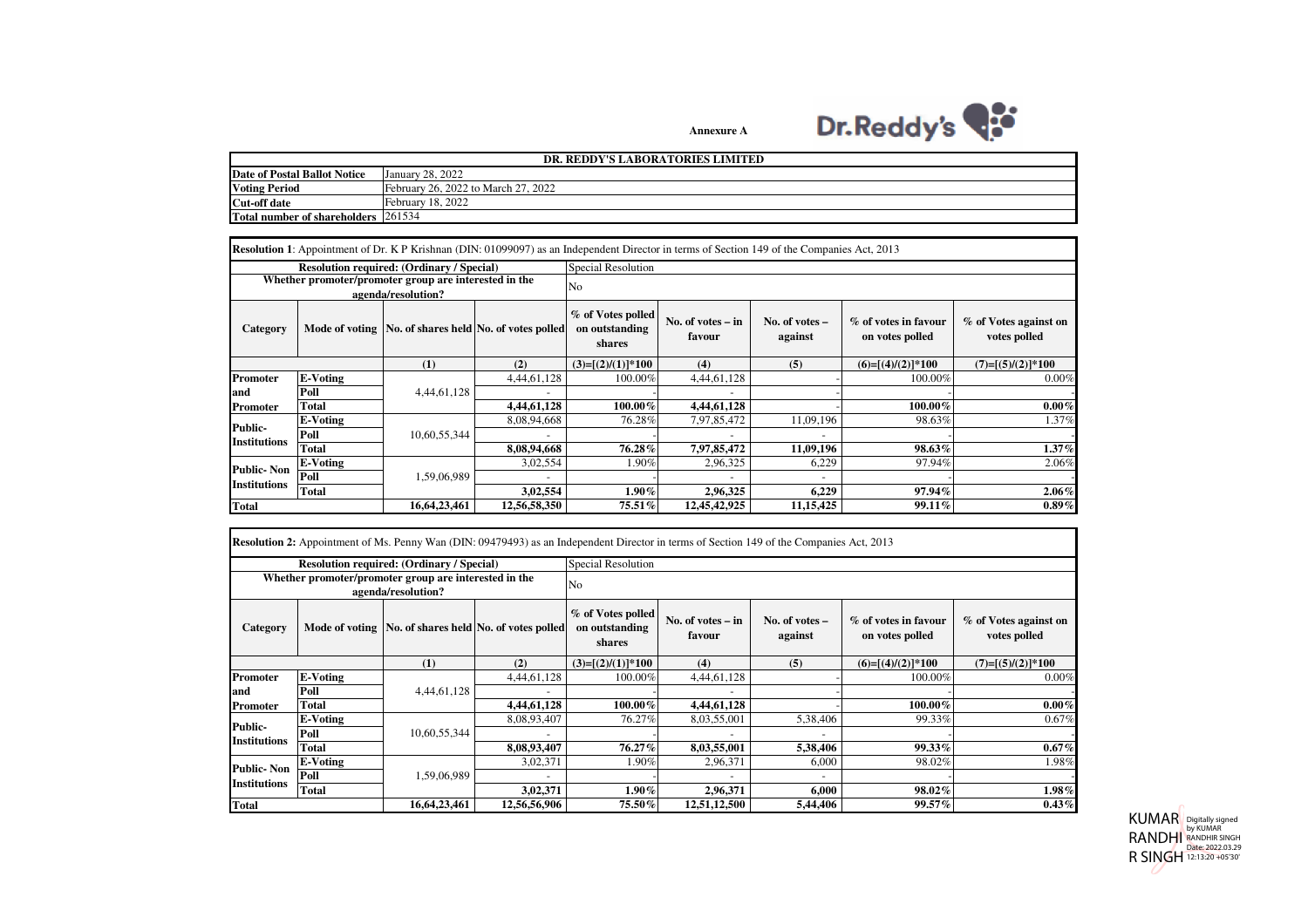

R & A Associates T 202. Technopolis, 1-10-74/B Above Ratnadeep Super Market Chikoti Gardens, Begumpet Hyderabad - 500016. India +91 40-4003 2244 - 47 info@RnA-cs.com I www.RnA-cs.com

Hyderabad I Gurgaon I Chennai I Mumbai I Amaravati

Date: 28<sup>th</sup> March, 2022 To The Chairman **M/s. Dr. Reddy's Laboratories Limited,** 8-2-337, Road No.3, Banjara Hills Hyderabad, Telangana - 500 034, India.

Dear Sir,

## **Sub: Scrutinizer's Report on Postal Ballot by voting through remote e-voting.**

Pursuant to the resolution passed by the Board of Directors of Dr. Reddy's Laboratories Limited (Company), I, Mr. G Raghu Babu, Partner, M/s. R & A Associates, practicing Company Secretary, Hyderabad (Membership No. F4448 and Certificate of Practice No. 2820) was appointed as "Scrutinizer" for conducting the postal ballot through the remote e-voting process in a fair and transparent manner pursuant to Sections 108, 110 and other applicable provisions, if any, of the Companies Act, 2013 (Act) read with the Companies (Management and Administration) Rules, 2014 (rules), various General circulars issued by the Ministry of Corporate Affairs including General Circular no's 14/2020 dated April 8, 2020, No.17/2020 dated April 13, 2020, No.20/2021 dated December 8, 2021 (MCA circulars) and in accordance with the Securities and Exchange Board of India (Listing Obligations and Disclosure Requirement), Regulations, 2015 (SEBI Listing Regulations) on the below resolutions contained in the notice of the postal ballot dated January 28, 2022.

- 1. **Special Resolution**: To approve the appointment of Dr. K P Krishnan (DIN: 01099097) as an Independent Director in terms of Section 149 of the Companies Act, 2013; and
- 2. **Special Resolution**: To approve the appointment of Ms. Penny Wan (DIN: 09479493) as an Independent Director in terms of Section 149 of the Companies Act, 2013.

The Management of the Company is responsible to ensure the compliance with the requirements of the Act, Rules, MCA circulars and SEBI Listing Regulations relating to postal ballot by voting through remote e-voting for the resolutions contained in the notice of the postal ballot dated January 28, 2022. My responsibility as a Scrutinizer is to ensure that postal ballot by voting through electronic means (remote e-voting) is carried out in a fair and transparent manner and to make a scrutinizer's report thereon. Digitally signed by<br>
RAGHU BABU RAGHU BABU

KUMAR RANDHIR SINGH <sup>Date: 2022.03.29</sup> Digitally signed by KUMAR RANDHIR SINGH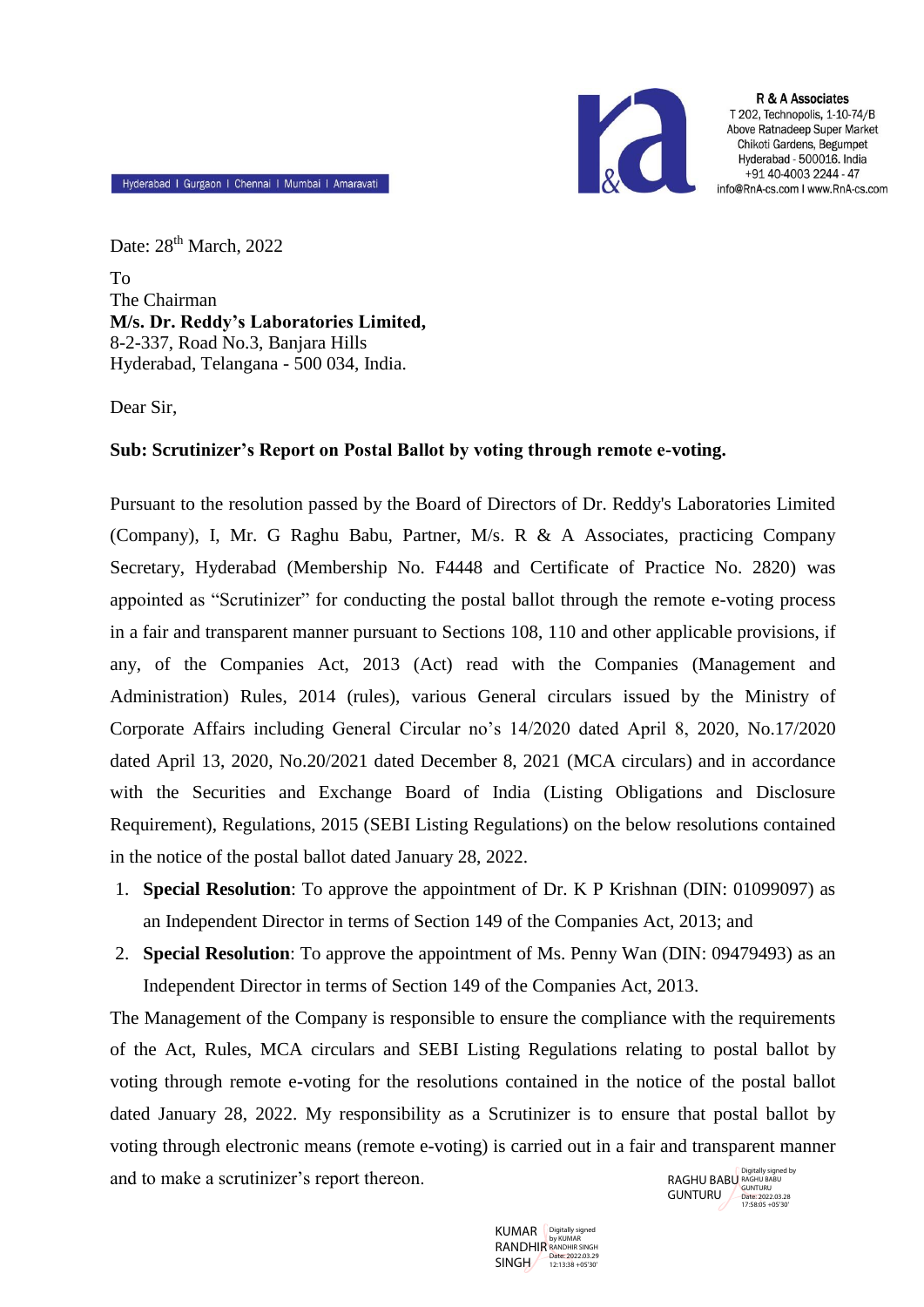I submit my report as under:

- 1. On February 25, 2022, the Company had sent emails, containing the Postal Ballot Notice including all the requisite information required to cast the vote through remote e-voting to those Members whose names appear on the Register of Members / List of Beneficial Owners as on February 18, 2022 ("cut-off date") received from the Depositories and whose e-mail address is registered with the Company / Depositories. Physical copies of the Postal Ballot Notice, postal ballot forms and pre-paid business reply envelopes are not being sent to Members for this Postal Ballot due to exemption provided by MCA through its circulars.
- 2. The Company issued Newspaper advertisement on February 18, 2022 & February 26, 2022 in order to facilitate those Members who had not yet registered their e-mail address so that they could receive the Notice of Postal ballot and also participate in the e-voting.
- 3. The Company has engaged the services from National Securities Depository Limited (NSDL) who made necessary arrangements to facilitate e-voting to the Members of the Company on their website - [www.evoting.nsdl.com.](http://www.evoting.nsdl.com/)
- 4. The e-voting period commenced on Saturday, February 26, 2022, (9:00 AM IST) and ended on Sunday, March 27, 2022 (5:00 PM IST). The e-voting event number (EVEN) (119370) and the period of e-voting was as set out in the notice.
- 5. The manner of voting by:
	- (i) Individual shareholders holding shares of the Company in demat mode,
	- (ii) Shareholders other than individuals holding shares of the Company in demat mode,
	- (iii) Shareholders holding shares of the Company in physical mode, and
	- (iv) Shareholders who have not registered their e-mail address,

have been explained in the instructions given in the notice of the postal ballot.

- 6. Members were required to convey their assent or dissent, through remote e-voting system, on e-voting platform provided by NSDL from 9:00 AM (IST) on Saturday,  $26<sup>th</sup>$ February, 2022 to 5:00 PM (IST) on Sunday,  $27<sup>th</sup>$  March, 2022.
- 7. Members' demographic details, their voting rights and voting pattern were provided by NSDL.
- 8. All postal ballot votes cast up to 5:00 PM (IST) on Sunday, 27th March, 2022 being the last date and time fixed by the Company for e-voting were considered for scrutiny. After the conclusion of the voting period, the votes cast were unblocked on Sunday, March 27, 2022 at 05:02 PM (IST) in the presence of two witnesses who were not employees of the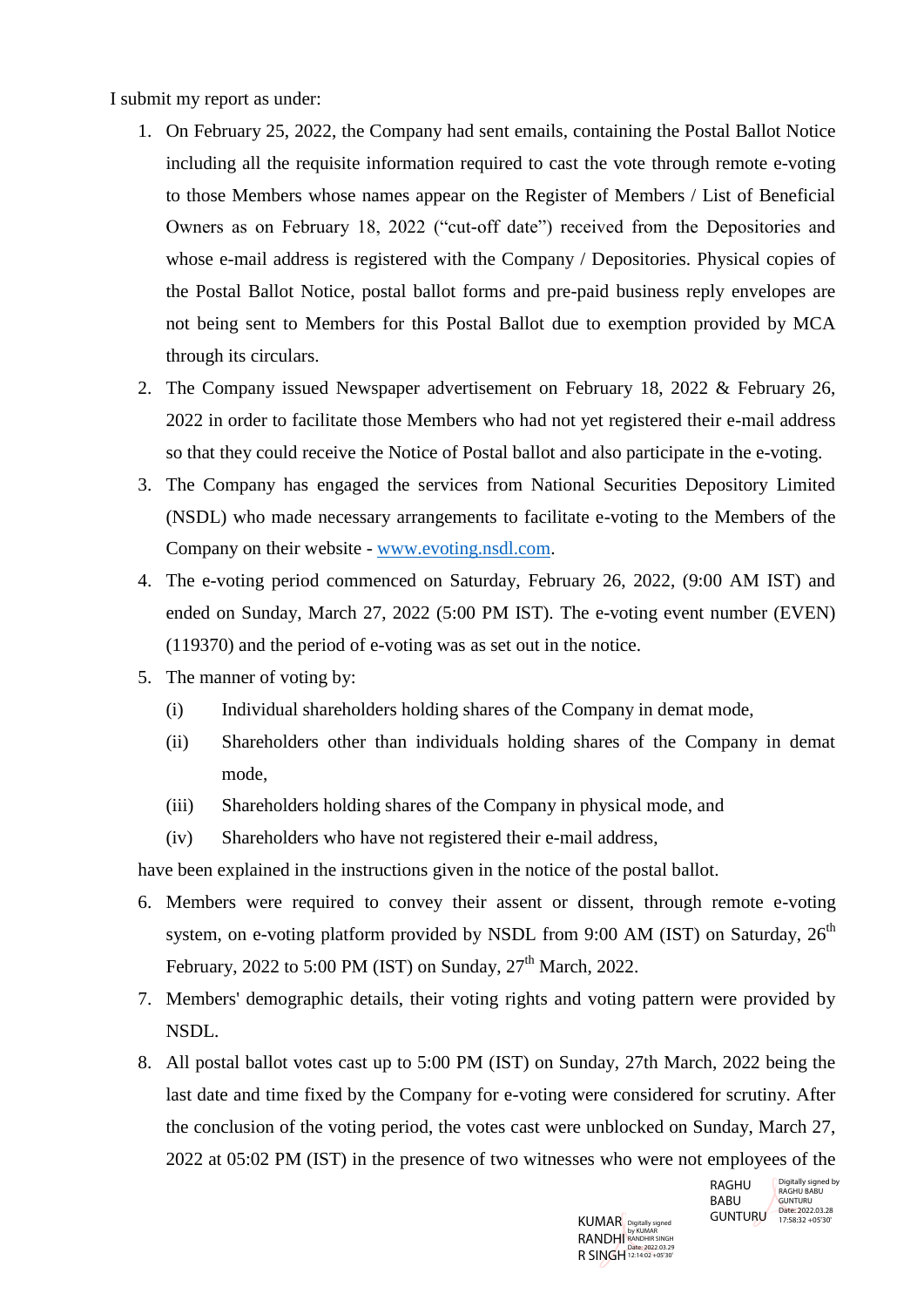Company and the e-voting results/list of members who have voted for and against were downloaded from the e-voting website of NSDL.

- 9. Details of the Postal Ballot by voting through remote e-voting and the analysis of the result of the Special Resolution as contained in the said Notice and results of Postal Ballot is enclosed with this report as Annexure-1.
- 10. **VOTING RESULTS:** After the scrutiny of the remote e-voting result, we report that the Special Resolutions no.1 and Special Resolution no.2 as contained in the Notice of Postal Ballot were passed with requisite majority.

The electronic data and all other relevant records relating to the remote e-voting are under my safe custody until the Chairman approves and signs the Minutes of the Meeting and thereafter will be handed over to the Company Secretary of the Company for safe preservation.

Thanking you

## **For R & A Associates**

(G. Raghu Babu) RAGHU BABU GUNTURU Date: 2022.03.28 Digitally signed by RAGHU BABU GUNTURU

Partner

FCS No.4448, CP No. 2820 UDIN: F004448C003209881

Place: Hyderabad Date: March 28, 2022

| KUMAR   | Digitally signed     |  |  |  |  |
|---------|----------------------|--|--|--|--|
|         | by KUMAR             |  |  |  |  |
| RANDHIR | <b>RANDHIR SINGH</b> |  |  |  |  |
|         | Date: 2022.03.29     |  |  |  |  |
| SINGH   | 12:14:21 + 05'30'    |  |  |  |  |
|         |                      |  |  |  |  |